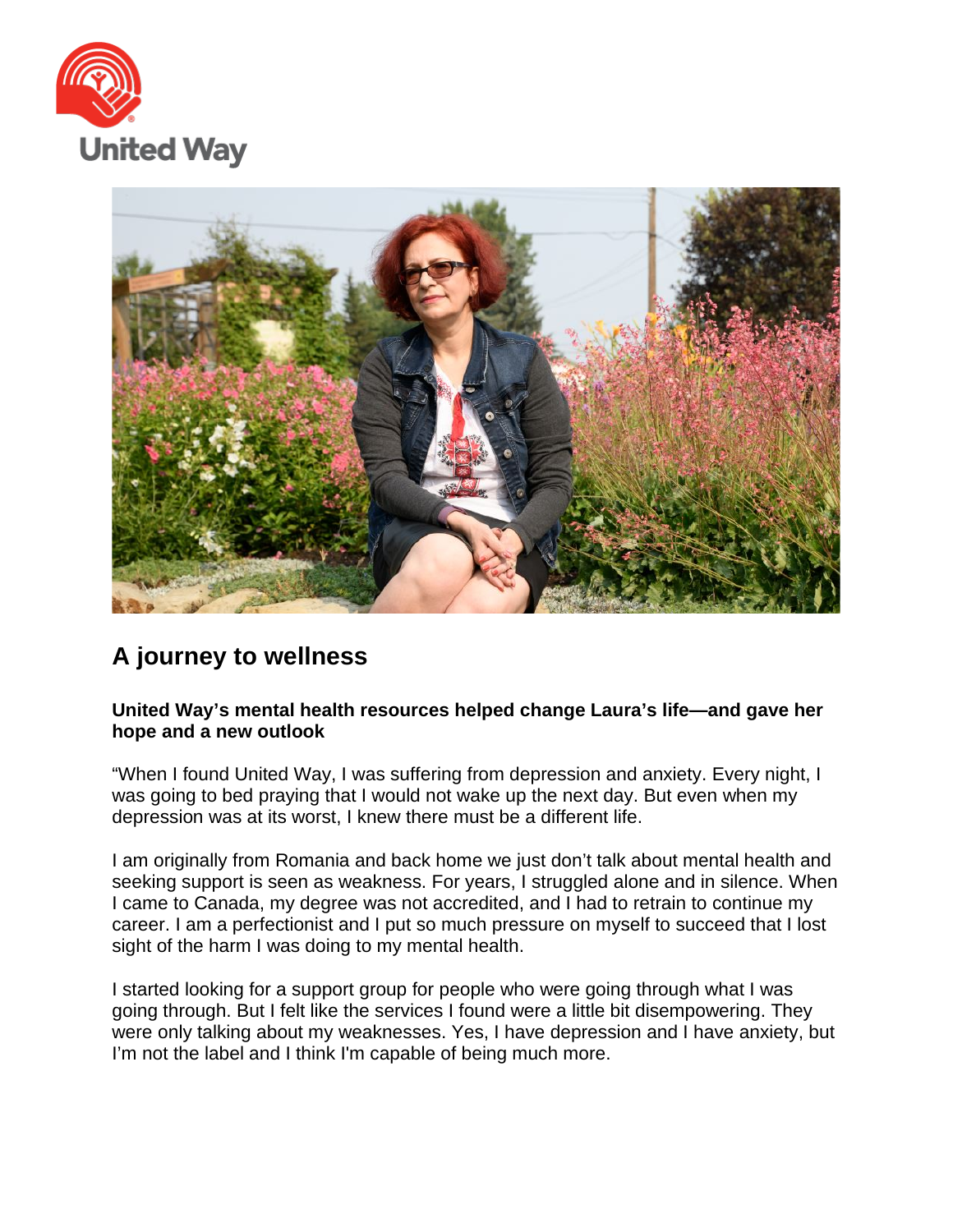

The approach at the United Way funded agency was so different. Those classes are facilitated by people with lived experience. I felt like they were saying, 'I know what you're going through. I'm not here to teach you a lesson. I'm here to tell you that you can find your way back.'

My 'aha moment' came during one of the classes. One day, I was listening to someone's story, and they were sharing their feelings of worthlessness. But I was like, 'How can you think are worthless. You are such a wonderful person!' I didn't verbalize that; I thought it. But then I realized, maybe I'm just like this person. I'm beating myself instead of looking at the other side.

Going through United Way supported classes showed me how powerful it could be to navigate your challenges. Mental health is not something that you achieve and then you forget it—it's something that you have to maintain.

Today, I am in a much better place. I know that mental health issues are nothing to be ashamed of. Recovery is possible and there is hope for a better, happier life.

## **Building on a family tradition**

**Bertha's parents taught her the importance of helping others. Now, she's doing just that with United Way.**

"Like a lot of people, the reason I got involved with United Way was my family. I was born in India, but we moved to Saudi Arabia when I was four, then moved to Calgary when I was 10.

Regardless of where we were, my parents have always been philanthropic—my dad is the first one to step up when new families move here, and my mom set a great example too. Giving back was just something my family did.

Growing up, I could see the impact my parents were having and how they supported each other in making a difference. Even now, we'll be out, and people will come up to say how much my family has helped them. That inspired me and I started to get more involved, too.

That's why I jumped at the chance to get involved in a United Way campaign. My company has a long relationship with United Way, so a few years ago, I started working on our end-of-year fundraiser. That allowed me to meet more people in the organization and inspired me to keep volunteering even after our office fundraiser wrapped up. I love